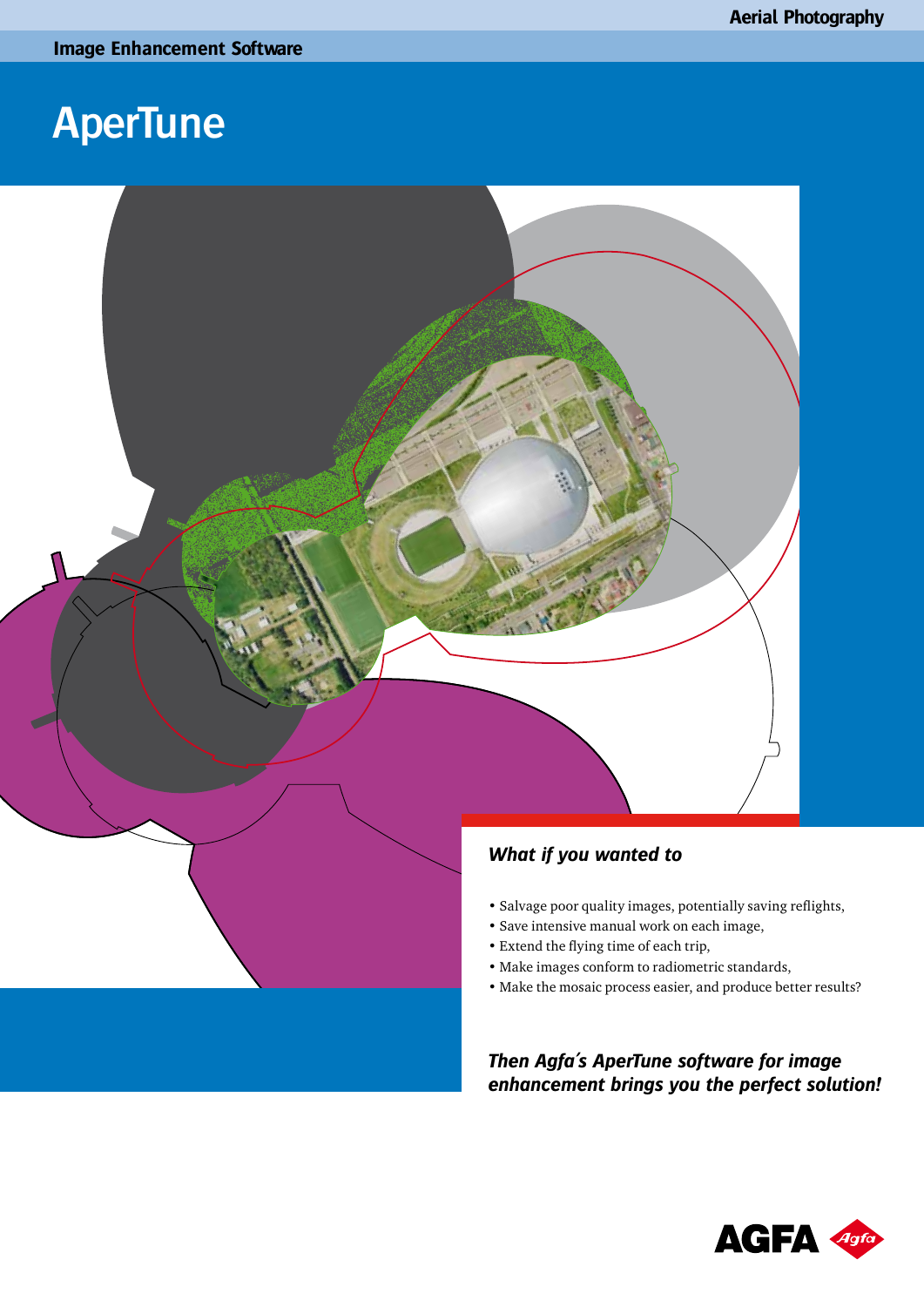### *Automatic, Intelligent Aerial Image Processing*

Today's challenge is to automate the processing and optimisation of aerial images.

AperTune meets that challenge, allowing batches of images to be optimised quickly, automatically and consistently, all designed to save you time and effort.

It is an open system which can be used for any aerial images, and in addition is especially optimised to produce the full potential results from Agfa film.

#### **Automatic conversion and enhancement of aerial images.**

AperTune software converts and enhances digital imagery coming from various sources of remote sensing devices, including scans of analogue films. It is used in cartographic applications and runs ahead of the mosaicing stage of the orthophoto generation. It will ease the generation and will save considerable effort and reduce cost.

Conversions and enhancements are performed totally automatically, and can be run in unattended operation. The user defines the output settings, and AperTune takes over from there. Any number of different settings can be stored, and automatically applied. This software can also convert scanned images from colour and black/white aerial films to high quality positive images taking into account variances introduced by film and chemistry specifics. Overexposed images or back-lit images are converted to regular imagery.

AperTune automatically enhances the image quality to a set level of dodging, saturation, sharpness, and radiometry. It provides noise and grain reduction or even scratch and dust removal. These can be performed on a frame by frame analysis or in batch mode.

AperTune allows for better visibility of image details and enhances images taken in less than optimum weather conditions. Together with high speed aerial films it allows survey companies to fly missions when others are grounded.

AperTune supplies statistics on images allowing for quality acceptance from images delivered by third parties. AperTune also provides a powerful in-house quality inspection.



Dodging



B&W neg-pos + Dodging



Lens correction + Dodging



Lens correction + Dodging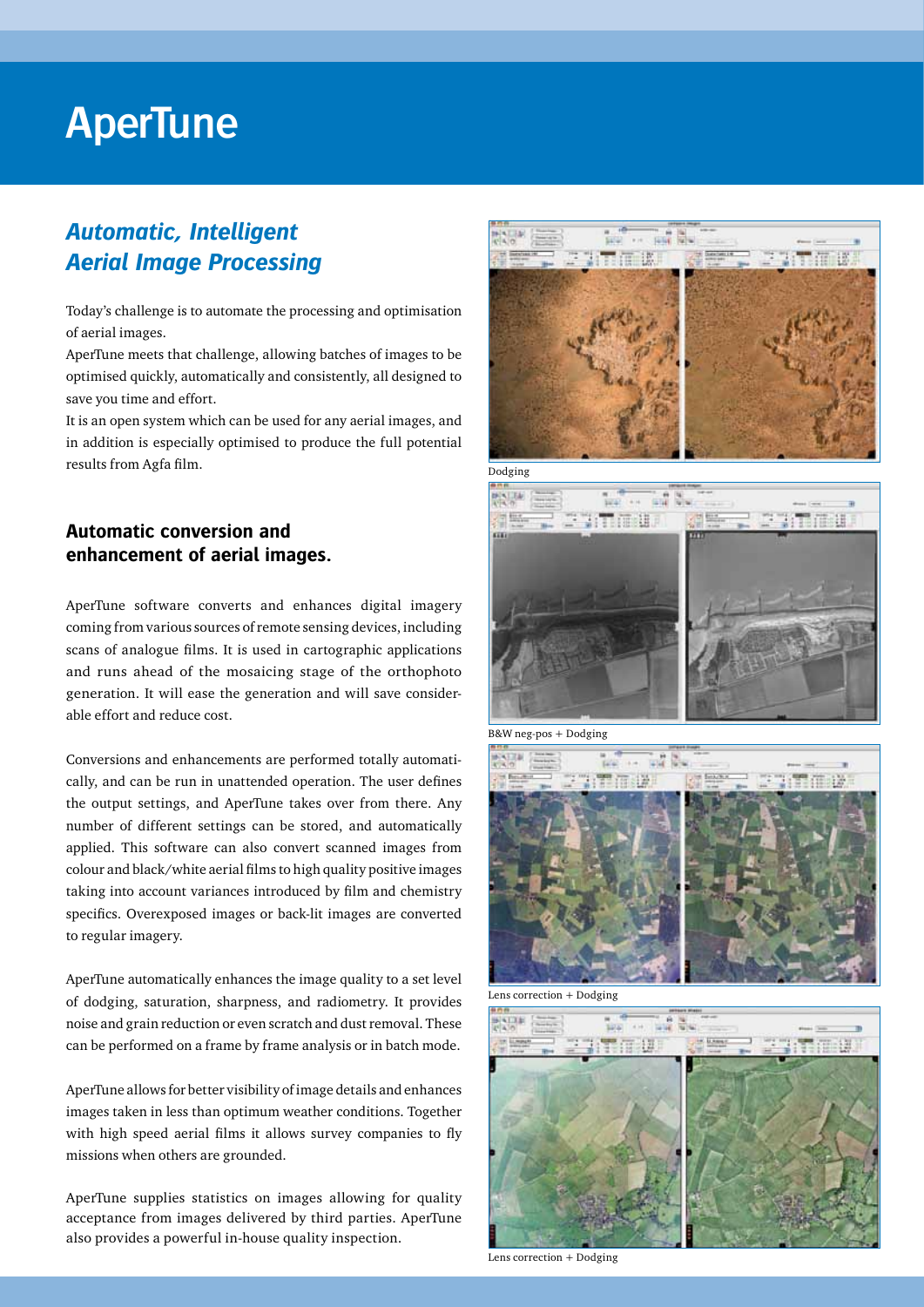

Matching



Neg-pos



There is even an interactive edit facility which allows operators to make final corrections they may wish to apply.

Taken together, AperTune is a great cost-saving and time-saving investment.

#### **Exceptional quality. Unsurpassed productivity.**

#### **Intelligent analysis…**

AperTune analyses spatial quality and geometry of image details, as well as tonal characteristics and colour values. It uses frequency data to identify areas of significant content concentration. In this way, the software gets smart enough to only apply enchancements where needed.

#### **Intelligent optimisation…**

Next, AperTune combines the colour, tonal and spatial data to calculate the adjustments needed for optimal image reproduction. The integrity of the original image is never sacrificed. If for example, the image requires a boost in colour saturation, the shadow and highlight detail can be set to remain unaltered. All optimisations are performed without affecting the geometrical accuracy of the image.

#### **Intelligent productivity…**

AperTune gives you automated intelligence. That means you get all the benefits of an individual image processing at a speed that surpasses any batch-processing program on the market. There's no need to pre-sort, predefine or pre-batch. AperTune does all the thinking for you.

#### **Intelligent interfacing…**

AperTune easily interfaces to networks consisting of different types of computer platforms and operating systems. It has a standard interface where third-party applications can send XML commands to perform actions such as cropping, rotation, resizing and running custom scripts automatically.

### *Save time - save money increase quality with AperTune*

Scratch removal (colour)